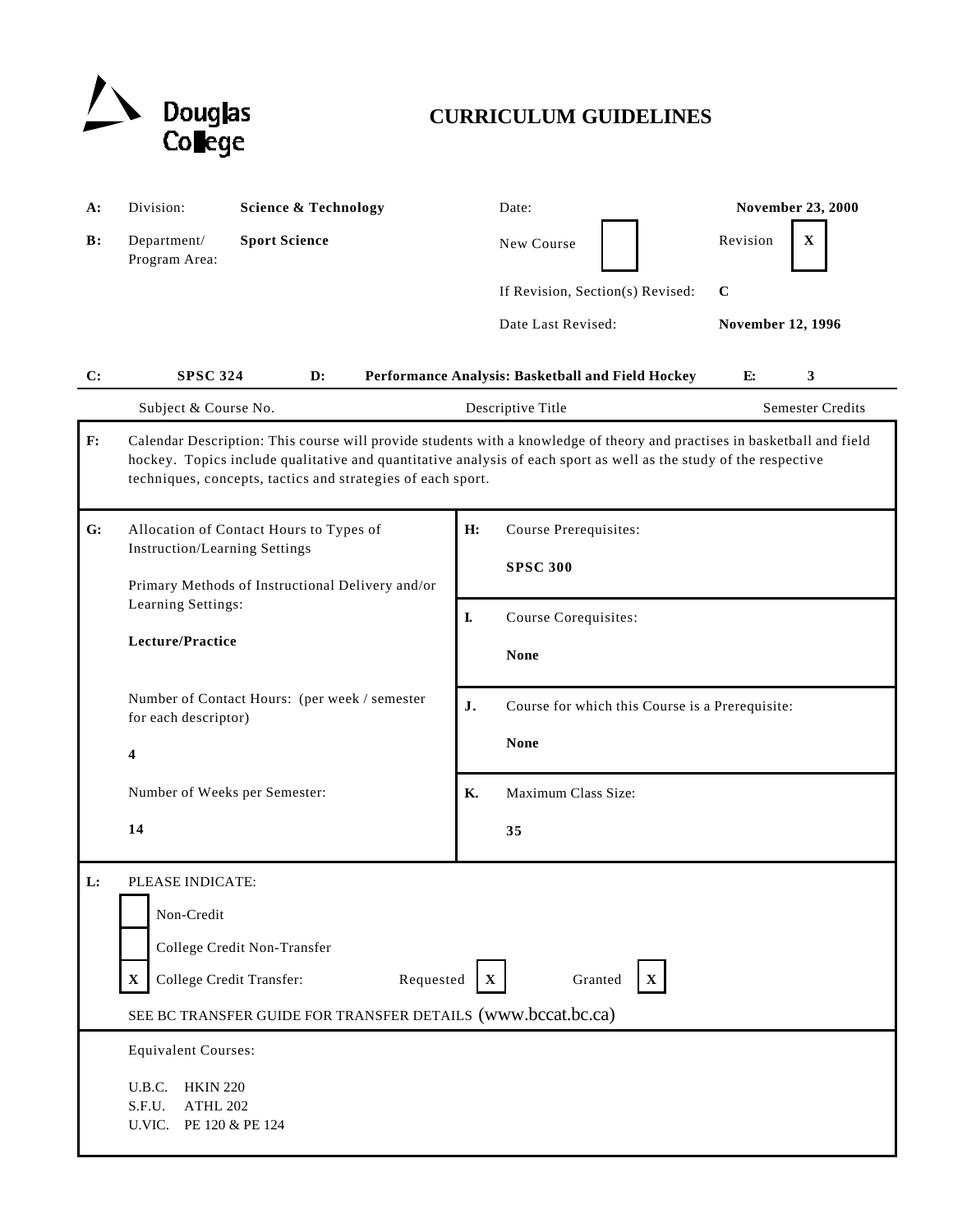#### **M:** Course Objectives/Learning Outcomes

Upon completion of this course, the student will be able to:

- 1. Demonstrate the conceptual nature of basketball and field hockey
- 2. Demonstrate and describe the techniques involved in the performance of basketball and field hockey
- 3. Demonstrate and describe the tactics and strategies involved in the performance of basketball and field hockey
- 4. Demonstrate the qualitative analysis of basketball and field hockey
- 5. Demonstrate the quantitative analysis of basketball and field hockey
- 6. Demonstrate a theoretical and practical knowledge of warm-up and conditioning programs for basketball and field hockey
- 7. Demonstrate appropriate pedagogical principles for effective instruction.

## **N:** Course Content

1. Concepts in Basketball and Field Hockey

The student will:

- 1.1 Describe the historical development of the sport
- 1.2 Describe positional concepts
- 1.3 Describe rule concepts
- 1.4 Describe terminology of the sports
- 2. Techniques in Basketball and Field Hockey

The student will:

- 2.1 Describe the purpose of individual and team skills
- 2.2 Describe the appropriate sequencing of skill acquisition
- 2.3 Demonstrate competent performance for individual performance
- 2.4 Describe and demonstrate individual skill learning progressions
- 2.5 Describe and demonstrate feedback techniques:
	- 2.5.1 positive specific feedback
	- 2.5.2 error detection and correction

# 3. Tactics and Strategies

The student will:

- 3.1 Describe and demonstrate the purpose of and formations of Basketball tactics and strategies
	- 3.1.1 ball handling
	- 3.1.2 passing
	- 3.1.3 shooting
	- 3.1.4 defensive fundamentals
	- 3.1.5 rebounding
	- 3.1.6 offensive team play
	- 3.1.7 defensive team play
	- 3.1.8 transition play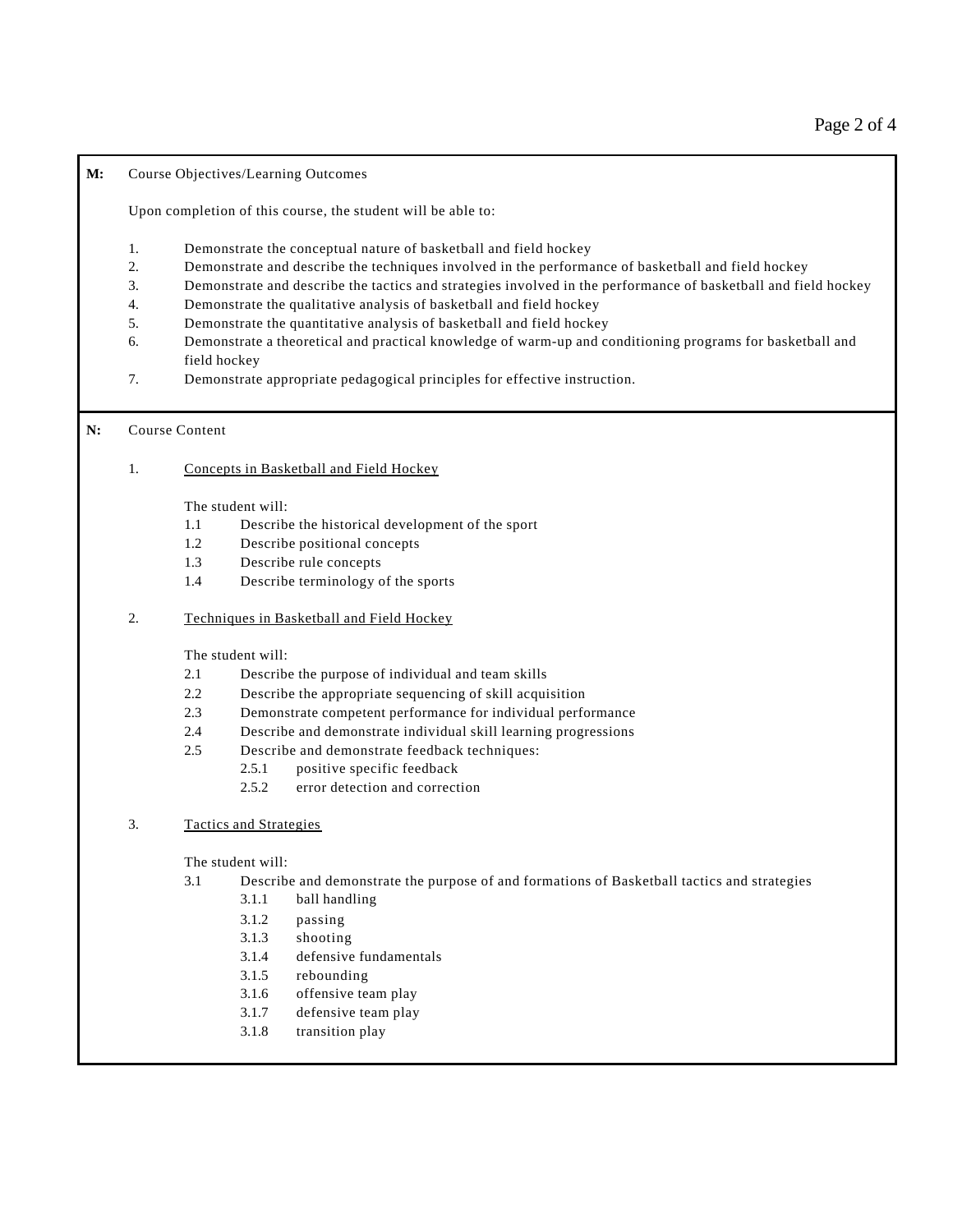### N: Course Content (continued)

3.2 Describe and demonstrate the purpose of and formations of Field Hockey tactics and strategies

- 3.2.1 demonstrate dibble
- 3.2.2 demonstrate goal keeping
- 3.2.3 demonstrate offensive play
- 3.2.4 demonstrate defensive play
- 3.2.5 demonstrate team play
- 3.2.6 demonstrate set plays
- 3.2.7 demonstrate indoor field hockey skills techniques and tactics

## 4. Qualitative Analysis

The student will:

- 4.1 Describe and demonstrate the analysis of each sport
	- 4.1.1 elements
	- 4.1.2 dimensions
	- 4.1.3 hierarchies
- 4.2 Describe and demonstrate the formative and summative qualitative analysis of each sport
- 5. Quantitative Analysis

The student will:

- 5.1 Describe and demonstrate the analysis of each sport
	- 5.1.1 statistical
	- 5.1.2 flow
	- 5.1.3 time/motion
- 5.2 Describe and demonstrate the formative and summative qualitative analysis of each sport

## 6. Warm-up and Conditioning

The student will:

- 6.1 Demonstrate a theoretical and practical knowledge of conditioning programs for basketball and field hockey with particular emphasis on:
	- 6.1.1 warm-up techniques
	- 6.1.2 cardiovascular fitness
	- 6.1.3 endurance
	- 6.1.4 flexibility
	- 6.1.5 agility
	- 6.1.6 speed
	- 6.1.7 cool down techniques
- 7. Pedagogical Principles

The student will:

- 7.1 Demonstrate a knowledge of the conceptual approach to instruction
- 7.2 Demonstrate a knowledge of discovery/problem solving methodologies
- 7.3 Demonstrate a knowledge of appropriate skill progressions
- 7.4 Demonstrate a knowledge of tactical progressions
- 7.5 Demonstrate a knowledge of drill design
- 7.6 Demonstrate a knowledge of seasonal planning and training principles